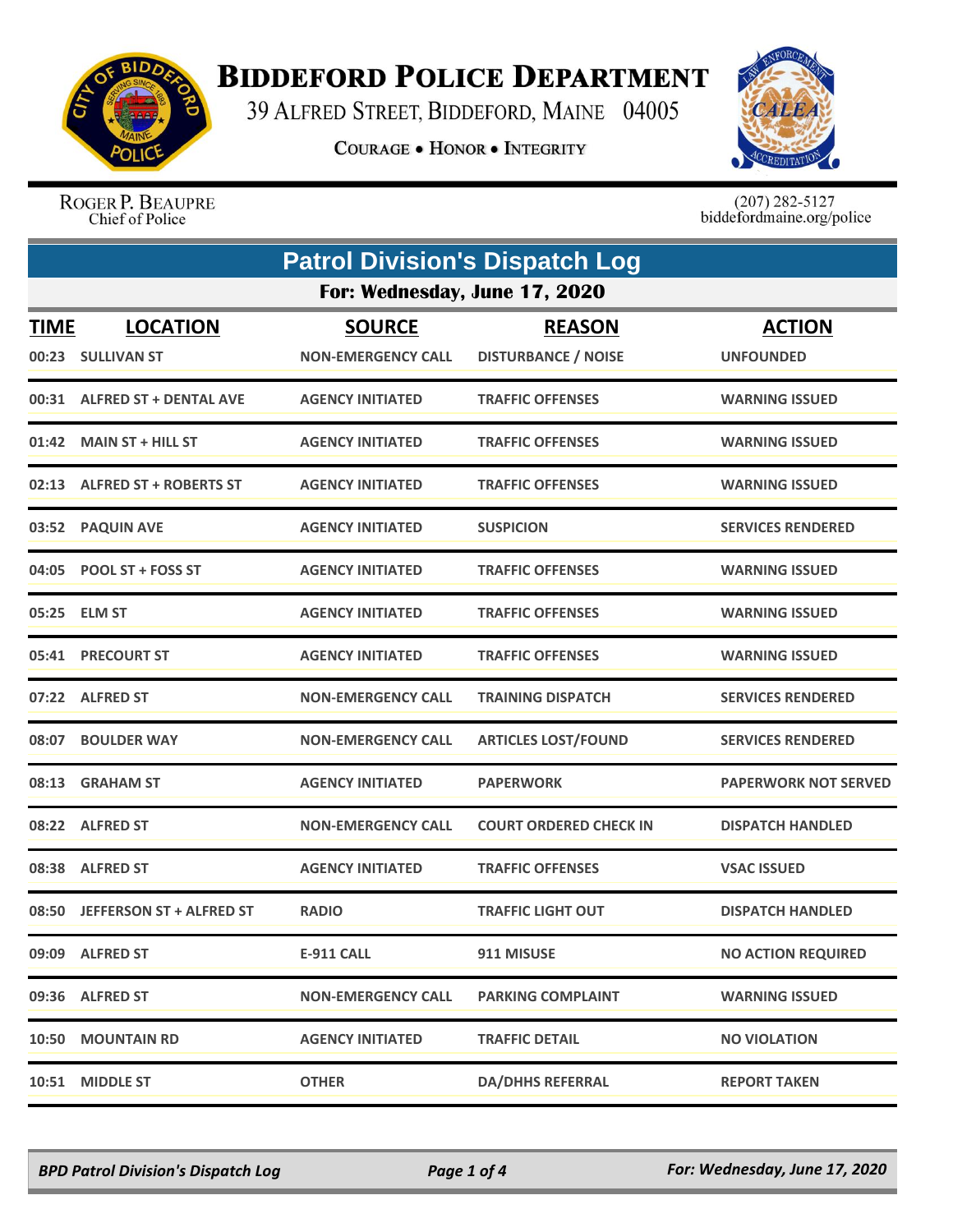| <b>TIME</b> | <b>LOCATION</b>                                          | <b>SOURCE</b>             | <b>REASON</b>                                                                                              | <b>ACTION</b>                |
|-------------|----------------------------------------------------------|---------------------------|------------------------------------------------------------------------------------------------------------|------------------------------|
|             | 10:54 POOL ST                                            | <b>RADIO</b>              | <b>FIRE DRILL</b>                                                                                          | <b>NO ACTION REQUIRED</b>    |
|             | 10:58 ELM ST                                             | <b>AGENCY INITIATED</b>   | <b>TRAFFIC OFFENSES</b>                                                                                    | <b>VSAC ISSUED</b>           |
|             | 11:07 ALFRED ST                                          | <b>WALK-IN AT STATION</b> | <b>COURT ORDERED CHECK IN</b>                                                                              | <b>SERVICES RENDERED</b>     |
|             | 11:12 ALFRED ST                                          | <b>AGENCY INITIATED</b>   | <b>ANIMAL COMPLAINT</b>                                                                                    | <b>SERVICES RENDERED</b>     |
|             | 11:13 PRECOURT ST                                        | <b>AGENCY INITIATED</b>   | <b>TRAFFIC OFFENSES</b>                                                                                    | <b>VSAC ISSUED</b>           |
|             | 11:37 ALFRED ST                                          | <b>AGENCY INITIATED</b>   | <b>TRAFFIC OFFENSES</b>                                                                                    | <b>VSAC ISSUED</b>           |
|             | 11:56 WASHINGTON ST                                      | <b>NON-EMERGENCY CALL</b> | <b>TRESPASSING</b>                                                                                         | <b>SERVICES RENDERED</b>     |
|             | 12:00 ALFRED ST                                          | <b>AGENCY INITIATED</b>   | <b>TRAFFIC OFFENSES</b>                                                                                    | <b>VSAC ISSUED</b>           |
|             | 12:17 ALFRED ST                                          | <b>AGENCY INITIATED</b>   | <b>TRAFFIC OFFENSES</b>                                                                                    | <b>VSAC ISSUED</b>           |
|             | 12:26 SOUTH ST<br>CHARGE: VIOLATING CONDITION OF RELEASE | <b>E-911 CALL</b>         | DISTURBANCE / NOISE ARREST(S) MADE<br>OFFENDER: CHRISTIAN RIVER BOYNE  AGE: 22  RESIDENT OF: BIDDEFORD, ME |                              |
|             | 12:30 ST MARYS ST                                        | <b>WALK-IN AT STATION</b> | <b>SUSPICION</b>                                                                                           | <b>SERVICES RENDERED</b>     |
|             | 12:45 MURCH RD + TOWN LINE RD                            | <b>NON-EMERGENCY CALL</b> | <b>DISTURBANCE / NOISE</b>                                                                                 | <b>NO ACTION REQUIRED</b>    |
|             | 13:01 FRANKLIN ST                                        | <b>NON-EMERGENCY CALL</b> | <b>CHECK WELFARE</b>                                                                                       | <b>SERVICES RENDERED</b>     |
|             | 13:02 MAIN ST                                            | <b>NON-EMERGENCY CALL</b> | <b>BRUSH / GRASS FIRE</b>                                                                                  | <b>EXTINGUISHED</b>          |
|             | 13:12 HILL ST                                            | <b>AGENCY INITIATED</b>   | <b>TRAFFIC OFFENSES</b>                                                                                    | <b>WARNING ISSUED</b>        |
|             | 13:27 MARINER WAY                                        | <b>NON-EMERGENCY CALL</b> | <b>SUSPICION</b>                                                                                           | <b>NO ACTION REQUIRED</b>    |
|             | 13:37 MOUNTAIN RD                                        | <b>AGENCY INITIATED</b>   | <b>TRAFFIC DETAIL</b>                                                                                      | <b>NO VIOLATION</b>          |
|             | 13:51 ELM ST                                             | <b>AGENCY INITIATED</b>   | <b>TRAFFIC OFFENSES</b>                                                                                    | <b>VSAC ISSUED</b>           |
|             | <b>13:53 MAIN ST</b>                                     | <b>NON-EMERGENCY CALL</b> | <b>CHECK WELFARE</b>                                                                                       | <b>SERVICES RENDERED</b>     |
|             | 14:01 STATE ST                                           | <b>NON-EMERGENCY CALL</b> | <b>CHECK WELFARE</b>                                                                                       | <b>TRANSPORT TO HOSPITAL</b> |
|             | 14:30 WEST ST                                            | <b>E-911 CALL</b>         | <b>SUSPICION</b>                                                                                           | <b>TRANSPORT TO HOSPITAL</b> |
|             | 14:49 SPRINGBROOK DR                                     | E-911 CALL                | <b>ARSON</b>                                                                                               | <b>REPORT TAKEN</b>          |
|             | <b>15:11 MAIN ST</b>                                     | <b>WALK-IN AT STATION</b> | <b>FORGERY</b>                                                                                             | <b>REPORT TAKEN</b>          |
|             | 15:12 PIERSONS LN                                        | <b>NON-EMERGENCY CALL</b> | <b>PARKING COMPLAINT</b>                                                                                   | <b>PARKING TICKET ISSUED</b> |

*BPD Patrol Division's Dispatch Log Page 2 of 4 For: Wednesday, June 17, 2020*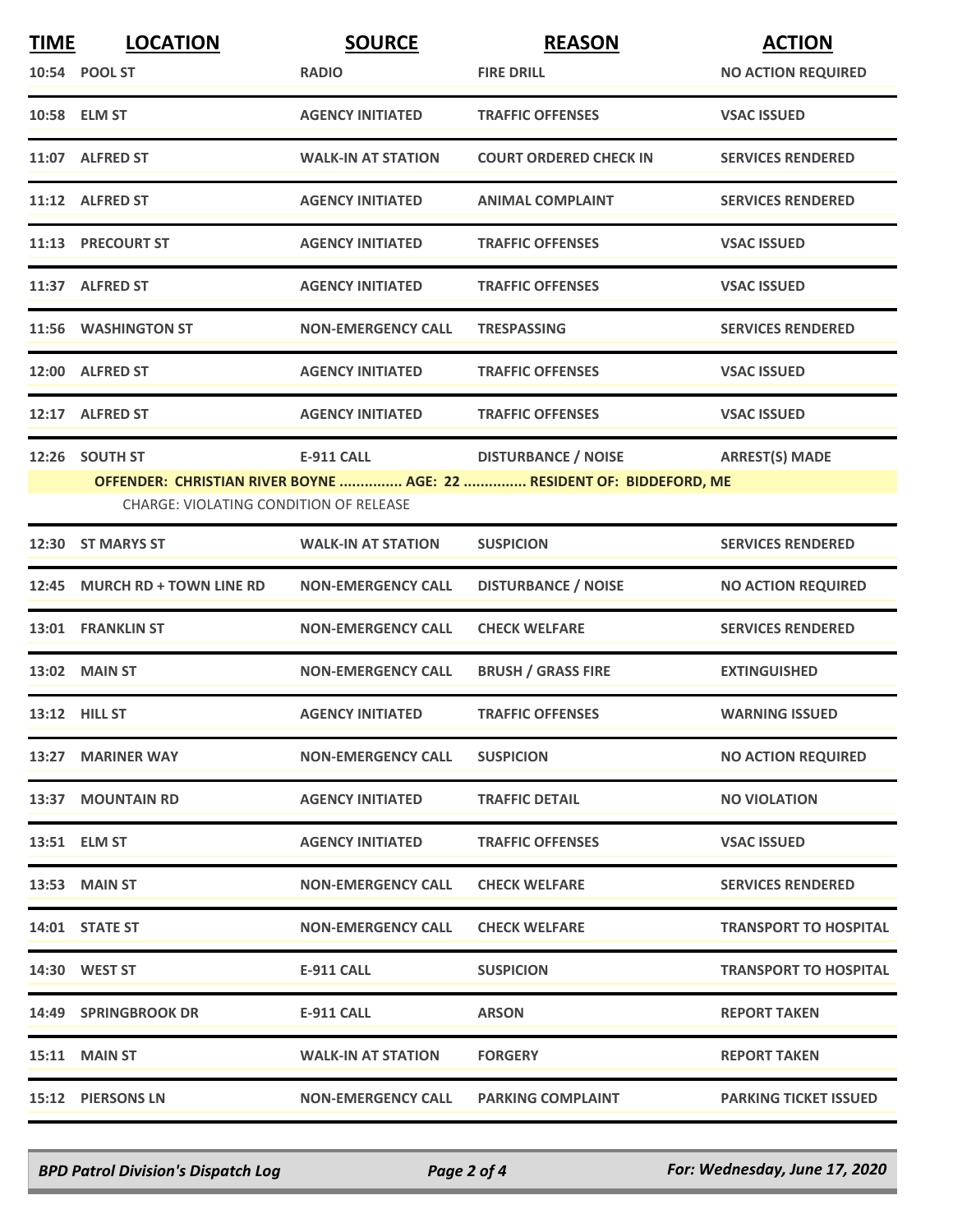| <b>TIME</b> | <b>LOCATION</b>                                                                                                                                                                                                | <b>SOURCE</b>             | <b>REASON</b>              | <b>ACTION</b>                |
|-------------|----------------------------------------------------------------------------------------------------------------------------------------------------------------------------------------------------------------|---------------------------|----------------------------|------------------------------|
|             | 15:19 LANDRY ST                                                                                                                                                                                                | <b>E-911 CALL</b>         | 911 MISUSE                 | <b>DISPATCH HANDLED</b>      |
|             | 15:27 SOUTH ST                                                                                                                                                                                                 | <b>NON-EMERGENCY CALL</b> | <b>ANIMAL COMPLAINT</b>    | <b>SERVICES RENDERED</b>     |
|             | 15:52 ALFRED ST                                                                                                                                                                                                | <b>NON-EMERGENCY CALL</b> | <b>LIQUOR DETAIL</b>       | <b>REPORT TAKEN</b>          |
|             | 16:14 OAK ST                                                                                                                                                                                                   | <b>WALK-IN AT STATION</b> | <b>PAPERWORK</b>           | <b>SERVICES RENDERED</b>     |
|             | 16:14 RAYMOND ST                                                                                                                                                                                               | <b>NON-EMERGENCY CALL</b> | <b>HARASSMENT</b>          | <b>SERVICES RENDERED</b>     |
|             | 16:30 MAIN ST                                                                                                                                                                                                  | <b>WALK-IN AT STATION</b> | <b>ARTICLES LOST/FOUND</b> | <b>REPORT TAKEN</b>          |
|             | 16:40 SOUTH ST + HAYFIELD RD                                                                                                                                                                                   | <b>AGENCY INITIATED</b>   | <b>TRAFFIC OFFENSES</b>    | <b>WARNING ISSUED</b>        |
|             | <b>16:49 MISTY MEADOWS DR</b>                                                                                                                                                                                  | <b>WALK-IN AT STATION</b> | <b>THEFT</b>               | <b>SERVICES RENDERED</b>     |
|             | <b>16:54 GRANITE ST</b>                                                                                                                                                                                        | <b>NON-EMERGENCY CALL</b> | <b>NEIGHBOR DISPUTE</b>    | <b>SERVICES RENDERED</b>     |
|             | 17:21 WASHINGTON ST                                                                                                                                                                                            | <b>NON-EMERGENCY CALL</b> | <b>DISTURBANCE / NOISE</b> | <b>SERVICES RENDERED</b>     |
|             | 17:25 GRANITE ST                                                                                                                                                                                               | <b>NON-EMERGENCY CALL</b> | <b>FRAUD / SCAM</b>        | <b>REPORT TAKEN</b>          |
|             | 17:28 GEORGE ST                                                                                                                                                                                                | <b>NON-EMERGENCY CALL</b> | <b>ALL OTHER</b>           | <b>DISPATCH HANDLED</b>      |
|             | 18:05 HILLS BEACH RD                                                                                                                                                                                           | <b>NON-EMERGENCY CALL</b> | <b>FRAUD / SCAM</b>        | <b>SERVICES RENDERED</b>     |
|             | 18:12 RATHIER ST                                                                                                                                                                                               | <b>AGENCY INITIATED</b>   | <b>ALL OTHER</b>           | <b>NEGATIVE CONTACT</b>      |
|             | 18:26 MYRTLE ST                                                                                                                                                                                                | <b>E-911 CALL</b>         | 911 MISUSE                 | <b>DISPATCH HANDLED</b>      |
|             | 18:44 JEFFERSON ST + SOUTH ST                                                                                                                                                                                  | <b>E-911 CALL</b>         | 911 MISUSE                 | <b>DISPATCH HANDLED</b>      |
|             | <b>18:44 MAIN ST</b>                                                                                                                                                                                           | <b>NON-EMERGENCY CALL</b> | <b>CRIMINAL MISCHIEF</b>   | <b>REPORT TAKEN</b>          |
|             | 18:58 OAK ST                                                                                                                                                                                                   | <b>AGENCY INITIATED</b>   | <b>PAPERWORK</b>           | <b>PAPERWORK SERVED</b>      |
|             | 19:08 ROCKY WAY                                                                                                                                                                                                | <b>E-911 CALL</b>         | 911 MISUSE                 | <b>DISPATCH HANDLED</b>      |
|             | 19:11 ALFRED ST                                                                                                                                                                                                | <b>NON-EMERGENCY CALL</b> | <b>TRESPASSING</b>         | <b>SERVICES RENDERED</b>     |
|             | 19:24 SEVENTH ST                                                                                                                                                                                               | <b>AGENCY INITIATED</b>   | <b>PARKING COMPLAINT</b>   | <b>NO VIOLATION</b>          |
| 20:37       | <b>BIRCH ST</b><br><b>E-911 CALL</b><br><b>CRIM THREAT / TERRORIZING</b><br><b>CITATION ISSUED</b><br>OFFENDER: KELSEY RENEE-RACHEL STEVENS  AGE: 26  RESIDENT OF: BIDDEFORD, ME<br><b>CHARGE: TERRORIZING</b> |                           |                            |                              |
| 21:18       | <b>ALFRED ST + JEFFERSON ST</b>                                                                                                                                                                                | <b>NON-EMERGENCY CALL</b> | <b>DRUNKENNESS</b>         | <b>UNFOUNDED</b>             |
|             | 21:46 MEDICAL CENTER DR                                                                                                                                                                                        | <b>E-911 CALL</b>         | 911 MISUSE                 | <b>REFERRED OTHER AGENCY</b> |
|             |                                                                                                                                                                                                                |                           |                            |                              |

*BPD Patrol Division's Dispatch Log Page 3 of 4 For: Wednesday, June 17, 2020*